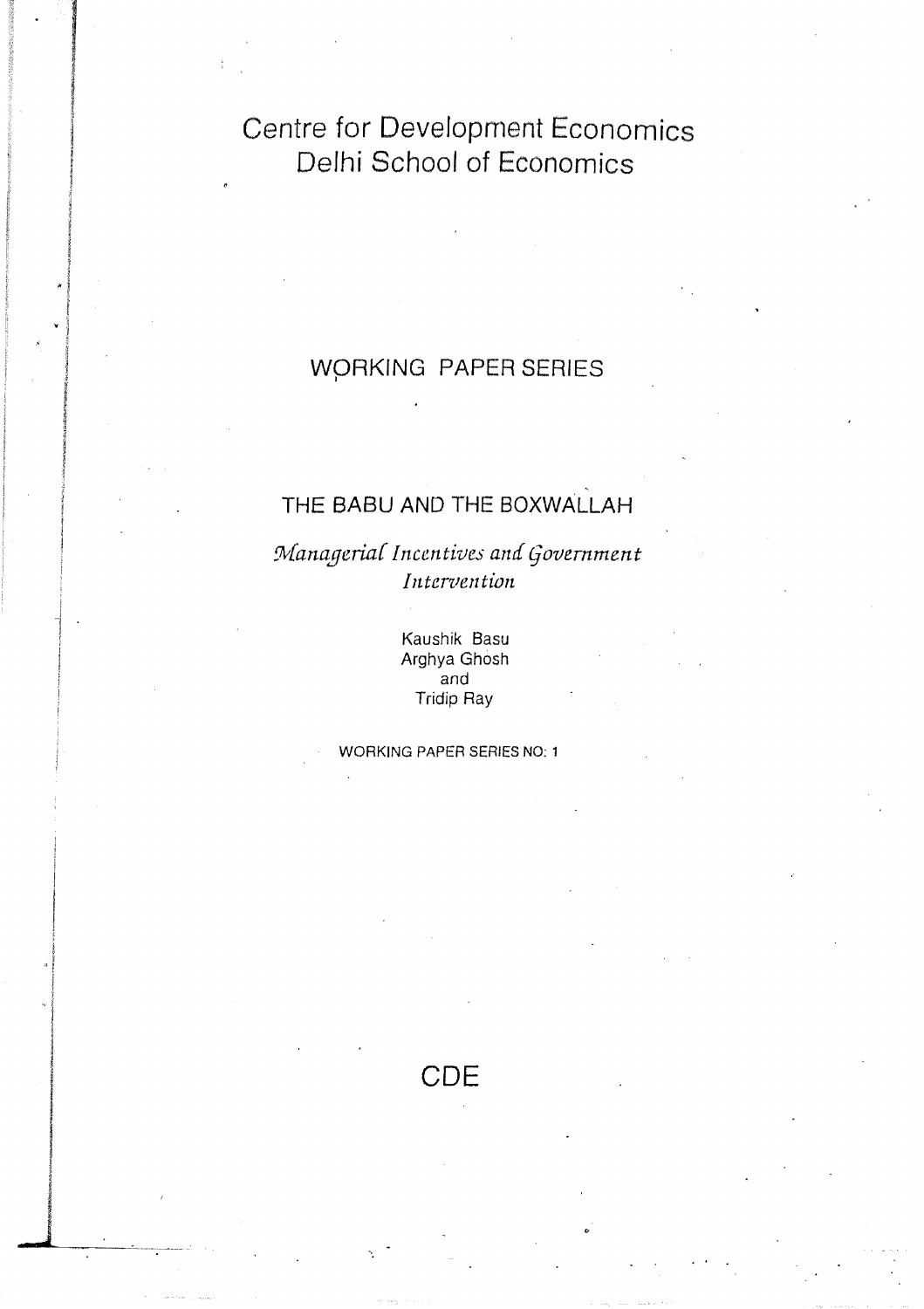#### THE BABU AND THE BOXWALLAH :

#### 'Managerial Inoentives and Government Intervention

Kaushik Basu Arghya Ghosh and Tridip Ray

Delhi School of Economics

Delhi 110 007

India

#### Abstract

A game is modelled where the government confronts a monopoly. The latter chooses price and maximises profit and the former chooses the ad valorem tax rate and maximises the taxrevenue collected. We allow the government and the monopoly to delegate the final decision-making to, respectively, a bureaucrat and a manager. The incentive equilibrium of the model is characterised. It is shown that the ability to delegate decisions . IS SNOWN heightens the inefficiencies that arise from a monopoly.

Acknowledgements: The authors would like to thank V. Bhaskar for helpful comments.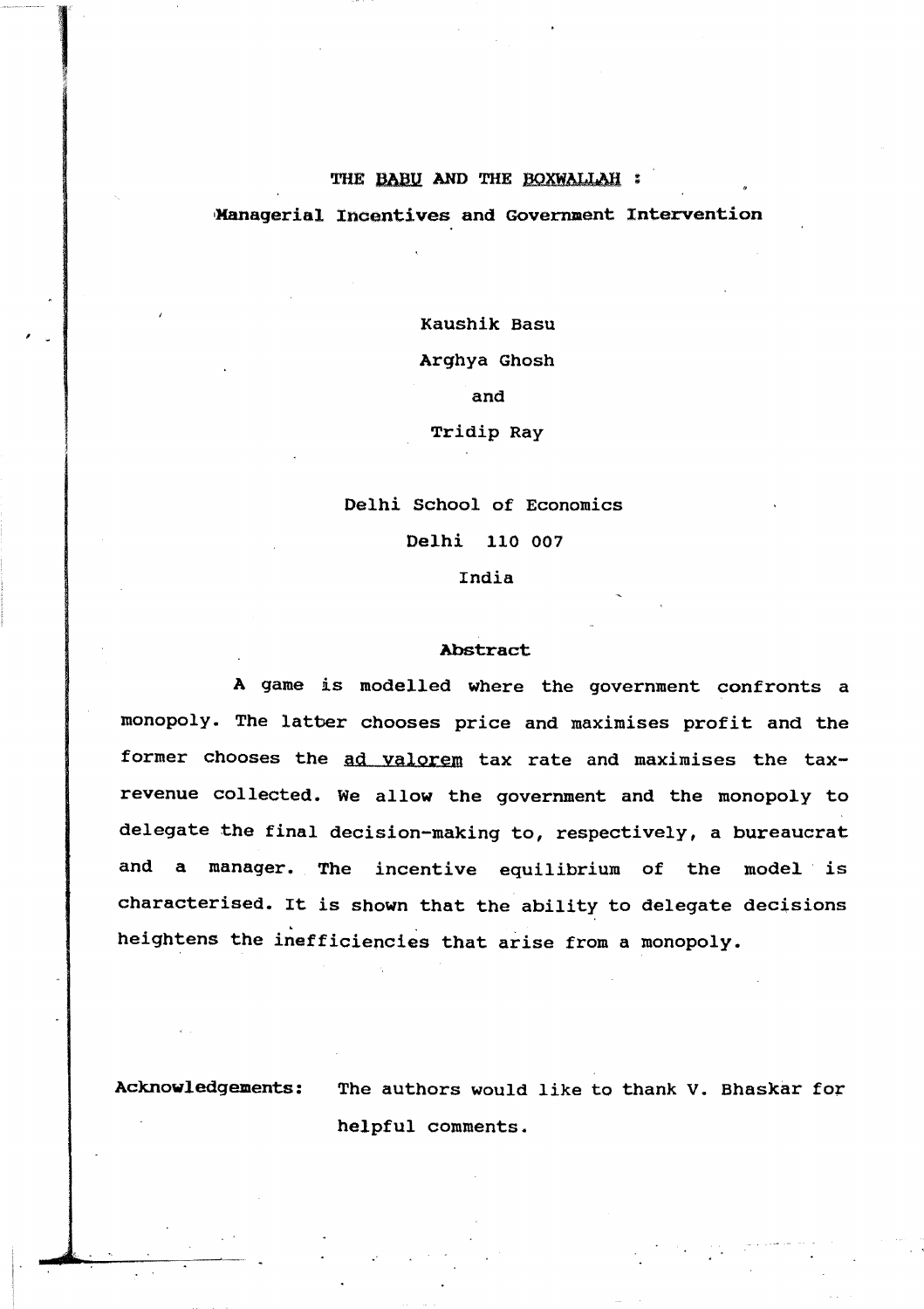#### THE BABU AND THE BOXWALLAH :

#### Managerial Incentives And Government Intervention

## 1. Notivation

In the light of the experience of many Third World countries and the recent liberalization effort in socialist economies it is now recognized that in large parts of the world a firm's strategic decisions are provoked not as much in response to what other firms are doing as in response to what the government or the bureaucrat is doing. This has led to a growing literature on government-firm strategic interactions (see,eg., De Fraja and Delbono, 1989 ; Anant, Basu and Mukherji, 1993). The present paper addresses a specific issue within this broad area.

Following Vickers (1984), Fershtman and Judd (1987) and Sklivas (1987) we begin by recognising that principal-agent models acquire a new rationale in the presence of strategic interactions. A firm's owner may then have an incentive in appointing a manager whose objective function is distinct from the firm's profit. The firm's profit can be shown to increase through such a delegation of authority. William M. W. Leonard

Now consider a set up where the government is the agent that has the right to decide what the indirect taxes imposed on a firm's product will be. The government wishes to maximize taxrevenue collection. In pursuing this objective the government can either choose the indirect tax rate itself or can appoint a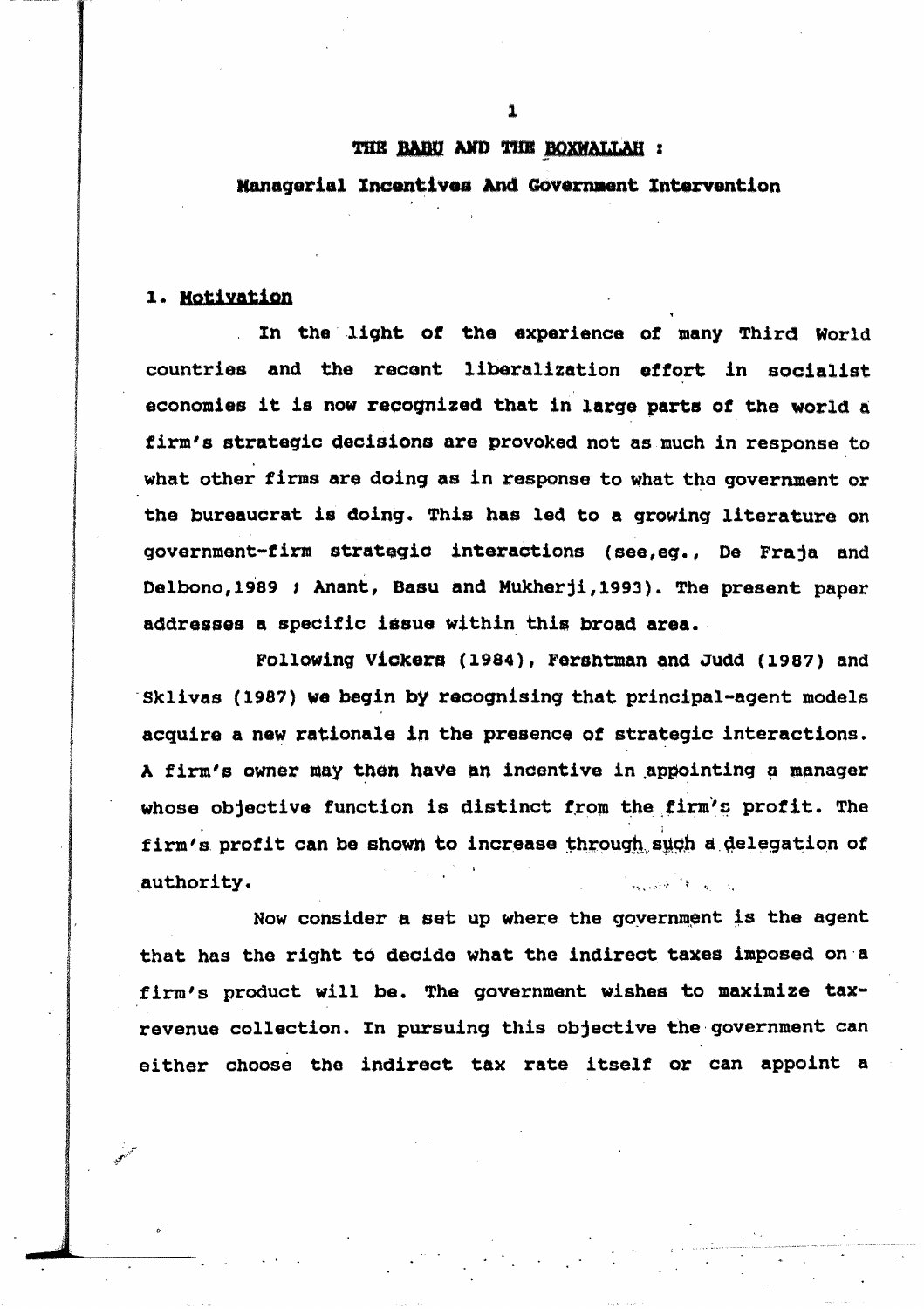bureaucrat - or the  $b$ abu, as he is sometimes pejoratively called in India - giving him suitable incentives. For simplicity, we assume that the tax rate in question is an ad valorem tax rate. The incentive that the government or minister gives to the bureaucrat need not be financial. in India incentives are typically administered by qiving threats to transfer a person to a less attractive, 'posting' or promising a promotion if the bureaucrat performant that the government or minister gives to the bureaucrat<br>need not be financial. In India incentives are typically<br>administered by giving threats to transfer a person to a less<br>attractive 'posting' or promising a situation is a firm that has to choose the producer price (on which the ad valorem tax is levied). The firm's (or, more precisely, its ""owner's) aim is to maximise profit. But the owner is free to appoint a manager - or a boxwallah, as he is at times pejoratively called in India - and give him a suitable incentive.

What incentives will be given? What will be the price and quantity produced ? The aim of this paper is to characterize the subgame perfect equilibrium of this model and then to answer these questions. We have shown that the ability to delegate decisions heightens the inefficiencies that arise from a monopoly. An interesting corollary that comes out of this analysis is that bureaucrats desiring to promote output are given disincentives while those willing to curb production are rewarded.

Section 2 describes the basic or the benchmark model. in section 3 we model the case where the government is a moholithic droahisation while the firm has two tiers--the owner and the manager. We then go on to model the case where the government has disp two levels--the ministry and the bureaucrat--as described

2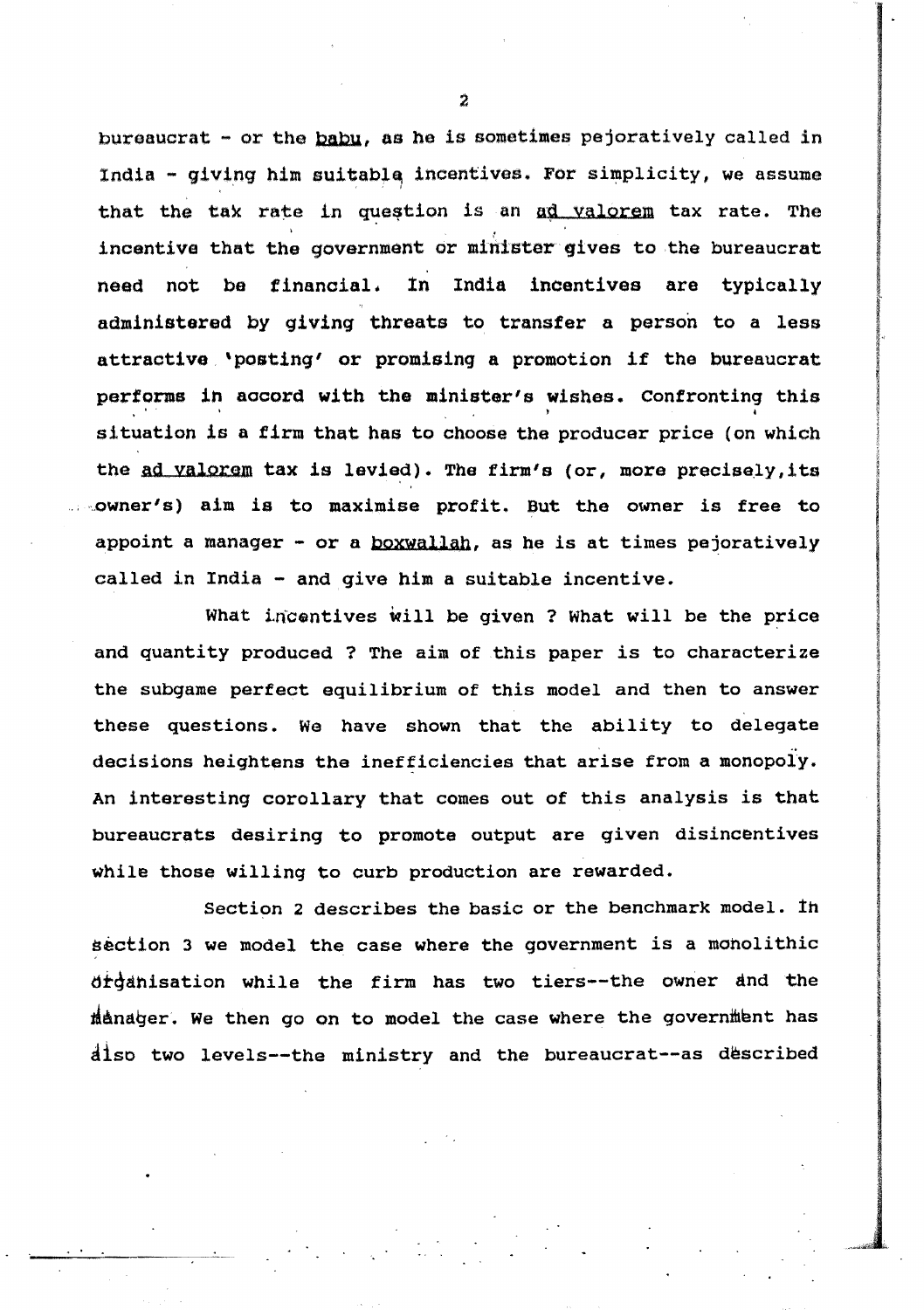above. Section 5 concludes the paper discussing possible extensions and alternative frameworks for analyzing the problem.

## 2. The Benchmark Model

We are concerned with an industry where the demand function is :

 $q = a - bp$  (1)

where q is quantity, p price and a and b are positive constants.

A single firm confronts this demand function. Its total cost function is

$$
C = cq \tag{2}
$$

where  $c > 0$ .

The government chooses an ad valorem tax rate, t whereas the firm chooses the producer price p. Given such a pair of choices, the firm's profit ( $\parallel$ ) and the government's total taxrevenue collection (R) are given by, respectively:

$$
\mathbb{I}(p,t) = (p - c)(a - bp(1+t)), \qquad (3)
$$

 $R(p,t) = tp(a - b p(1+t)).$  (4)

We, in this section, assume that both the government and the firm are monolithic organisations (i .e., there is no delegation within either of the two) and the government chooses t in order to maximise R and the owner of the firm chooses p to maximise  $\mathbb{I}$ .

The owner's reaction function is derived from  $\frac{\partial \ln f}{\partial p} = 0$ . This gives :

$$
(p - (c/2))(1+t) = a/2b.
$$
 (5)

.. ...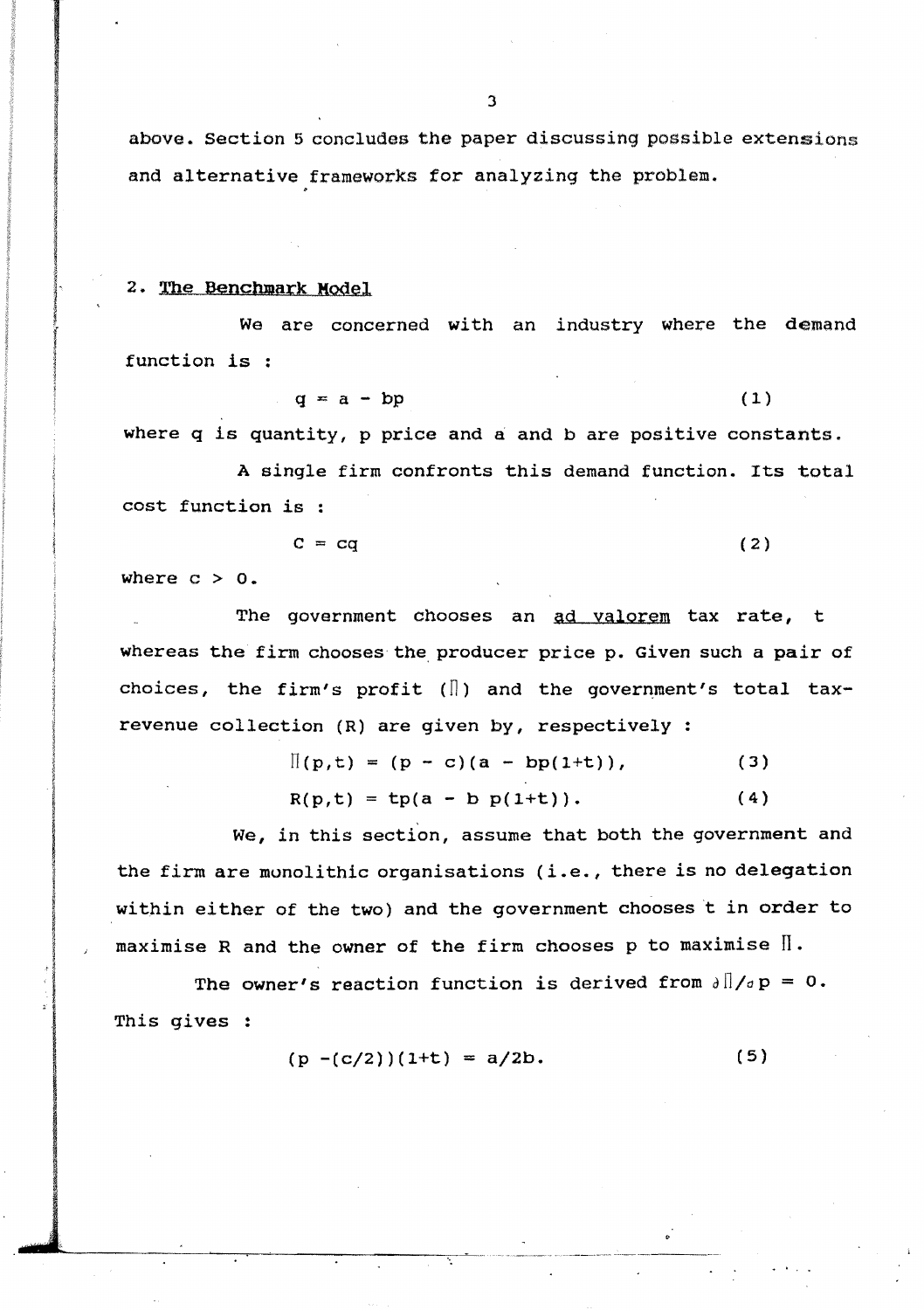The government's reaction function is given by  $\partial R/\partial t = 0$ , a'nd is

$$
p(t+(1/2)) = a/2b.
$$
 (6)

I

This is exactly the case considered in Anant, Basu and Mukherji (1993), though they work under greater generality and proceed in a different direction.

Reaction functions (5) and (6) are depicted in a selfexplanatory diagram in figure 1 which also shows two representative iso-profit curves of the owner, viz, ABC & DEF and two iso-taxrevenue curves of the government, viz, uvw & xyz.



Figure 1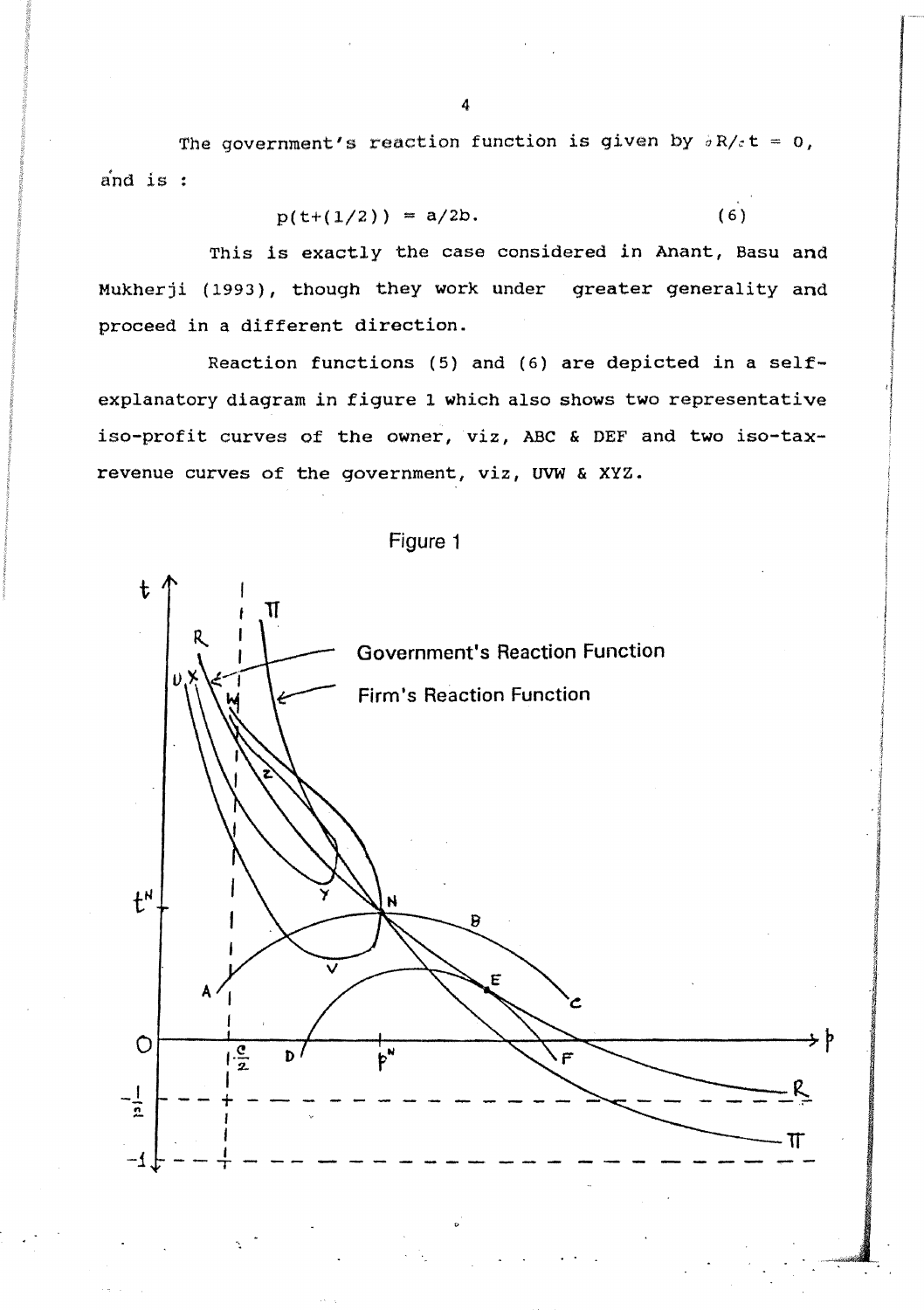N depicts the Nash equilibrium. Let the values of p and t at N be p<sup>\*</sup> and t<sup>\*</sup>. At the Nash equilibrium  $p^M, t^M > 0$  as long as  $c < a/b$ . Since the latter is a natural viability condition, we shall assume that  $p^*$  and  $t^*$  are indeed positive. As is evident from Anant, Basu and Mukherji (1993), this Nash equilibrium is inefficient compared to the simple monopoly equilibrium. In the next two sections we show how this inefficiency is aggravated in the presence of the ability to delegate decisions on the part of both the firm and the government.

#### 3. Equilibrium Managerial Incentives

**INSTRUCT**  $\boldsymbol{\mathcal{X}}$ 

,

I

In this section let us think of the government as in the benchmark model  $-$  a monolithic organisation that chooses t in order to maximise R.

As far as the firm is concerned, the owner wants to maximise  $\mathbb I$ , and he can, if he so wishes, do so by appointing a manager and leaving it to the manager to choose p. The owner, it will be assumed, can choose any  $\alpha$  and set the manager's incentive to be as follows :

> $I(\alpha,p,t) = \alpha$  Profit + (1- $\alpha$ ) Sales  $= \alpha(p - c)(a - bp(1+t)) + (1-a)p(a - bp(1+t))$  $= (a - bp(1+t))(p - ac).$  (7)

In other words, the owner chooses an  $\alpha$  and tells the manager that her salary is a positive monotone transform of I. Thus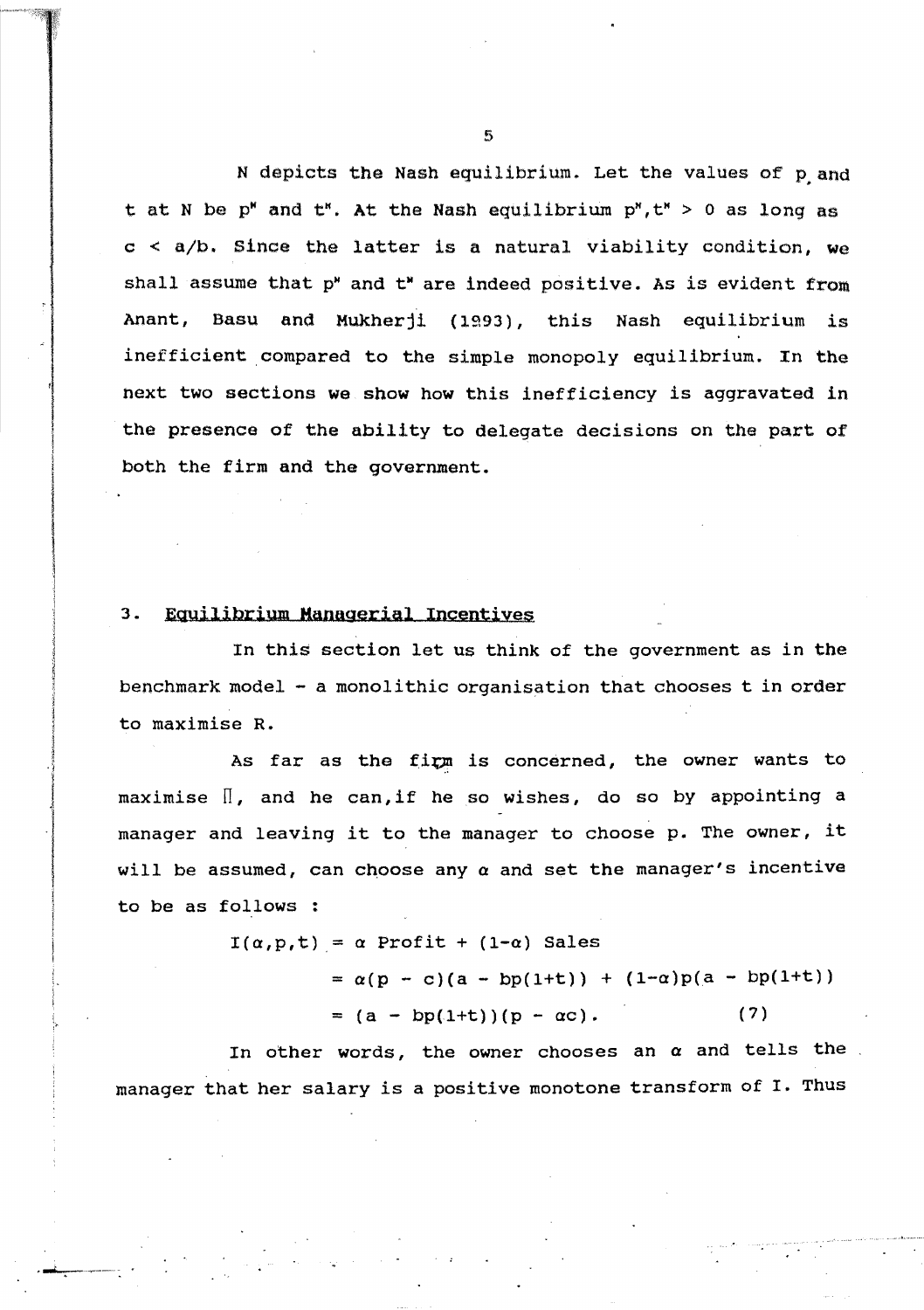the manager's aim is to maximise I. We are here following Sklivas (1987) and Fershtman and Judd (1987) in restricting the glass of possible incentives, from which the owner chooses one, to be given by (7) with  $\alpha$  free to be set at any level.

We now consider the two stage game Where the owner chooses *a* in period 1 and in period 2 the manager and the government simultaneously choose, respectively, p and t. To find the subgame perfect equilibrium of this game, let us see how the manager will behave, with  $\alpha$  given.

Clearly she sets  $\partial I/\partial p = 0$ . In other words, her reaction function is :

$$
(p - \alpha c/2) (1+t) = a/2b.
$$
 (8)

Comparing this with (5) it is clear that the manager's reaction function will be to the left of the owner's reaction function if and only if  $\alpha < 1$ .

Since the government is treated as a monolith in this section, the government's reaction function continues to be given by (6).

In period  $2$  the Nash equilibrium is given by the values of p and t which solve  $(6)$  and  $(8)$ . It is now easy to see that the firm's owner can therefore choose essentially any point on line RR in figure 2 by suitably choosing *a* in period 1. Hence, as in the Fershtman-Judd model (see· Basu, 1993), we are headed towards a Stackelberg type solution with the firm as leader. In figure 2 this happens at E, where ABC is the owner's isoprofit curve.

6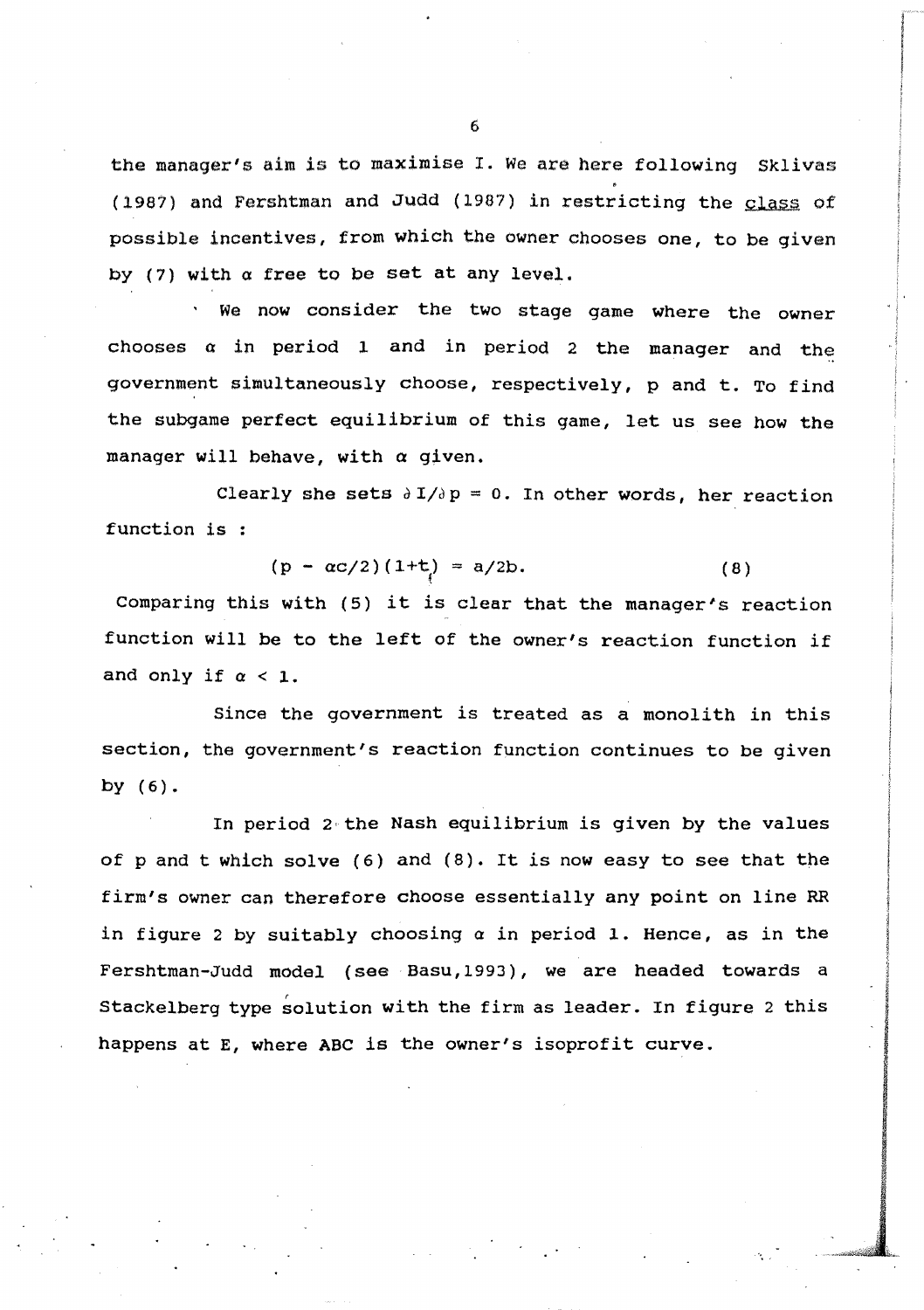

Formally the equilibrium may be described as follows. Let  $p(\alpha)$  and  $t(\alpha)$  be the solution of (6) and (8). Then  $(p^z, t^z, \alpha^z)$  is an equilibrium if

 $\alpha^{\epsilon}$  = argmax  $\left[ \left( p(\alpha), t(\alpha) \right) \right]$ and  $p^r = p(\alpha^r)$ , and  $t^r = t(\alpha^r)$ .

The following results are easy to derive. In equilibrium,

- (a)  $\alpha^2 > 1$ ,
- (b)  $p^{\mu} > p^{\mu}$ ,
- (c)  $t^k < t^m$ ,

and (d)  $p^{E}(1+t^{E}) > p^{M}(1+t^{M})$ .

All claims in the above paragraph are obvious from figure 2 excepting that  $p^*(1+t^*)$  (i.e., the consumer price in equilibrium) exceeds  $p^{N}(1+t^{N})$  - the consumer price at N. To see this, note that,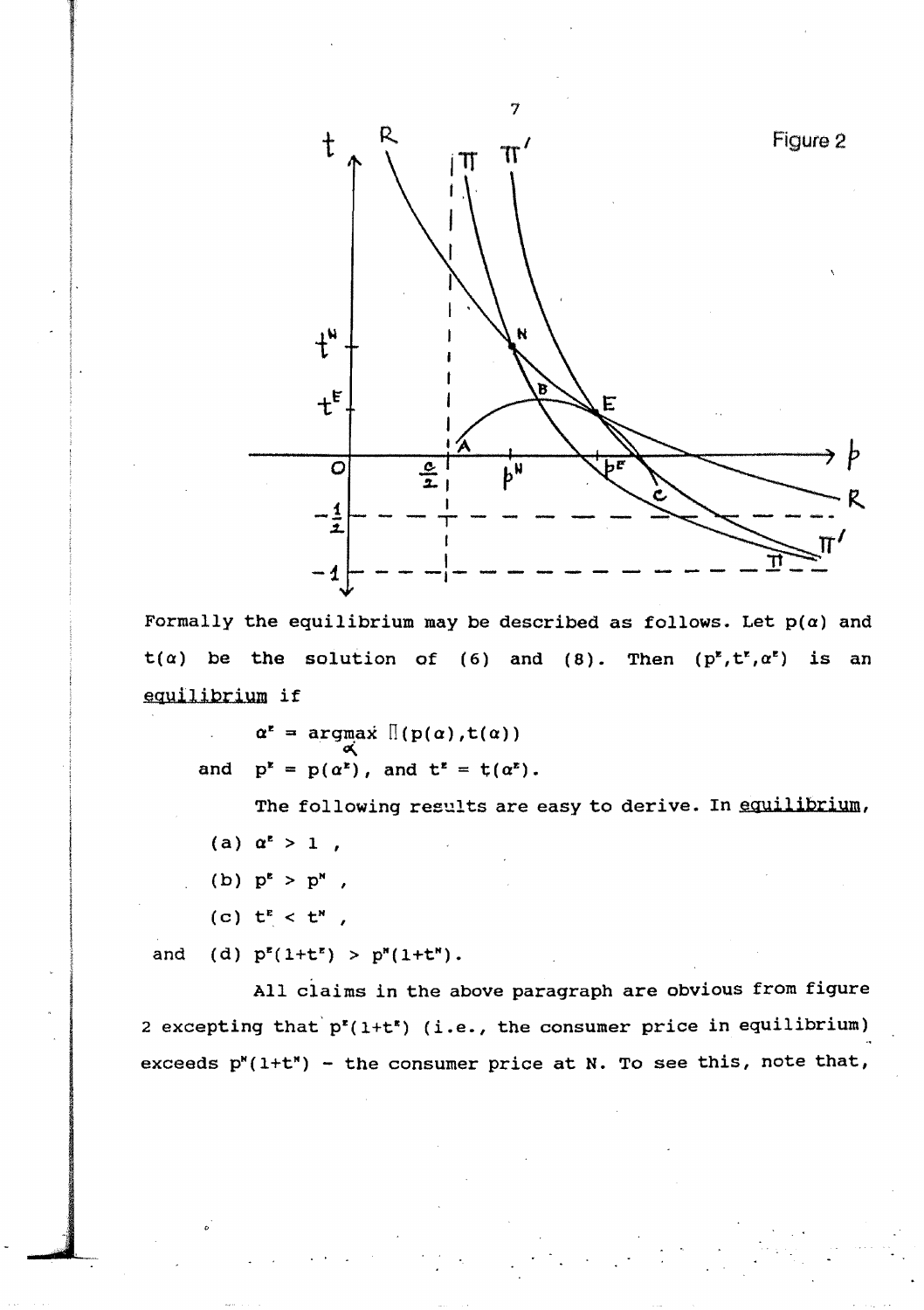for all p and t,

 $p(1+t) = p(t + (1/2)) + p/2.$ 

Hence, by (6)

 $p^{r}(1+t^{r}) = a/2b + p^{r}/2$ .

And  $aqain$ , by  $(6)$  :

 $p''(1+t'') = a/2b + p''/2.$ 

Since  $p^z > p^u$ , it follows that  $p^z(1+t^z) > p^u(1+t^u)$ .

From (d) it follows that production is even less than at N. It was shown in Anant, Basu and Mukherji (1993) that at N the inefficency is greater than in a usual monopoly equilibrium. Hence, what we have establised is that once a firm is free to hire a manager as a strategic instrument against the government the inefficiency becomes even more acute.

#### 4. Delegation Within Government

In sections 2 and 3 we have portrayed the government as a monolithic organisation. In reality the bureaucrats play a crucial and distinct role from the one played by the government or the ministers. So it may be worthwhile, following Vickers (1984), Fershtman and Judd (1987) and Sklivas (1987), to take our analysis a step further and allowing the government also to delegate decisions to the bureaucrat in order to gain strategic advantages over the firm.

In the earlier sections we modelled the government as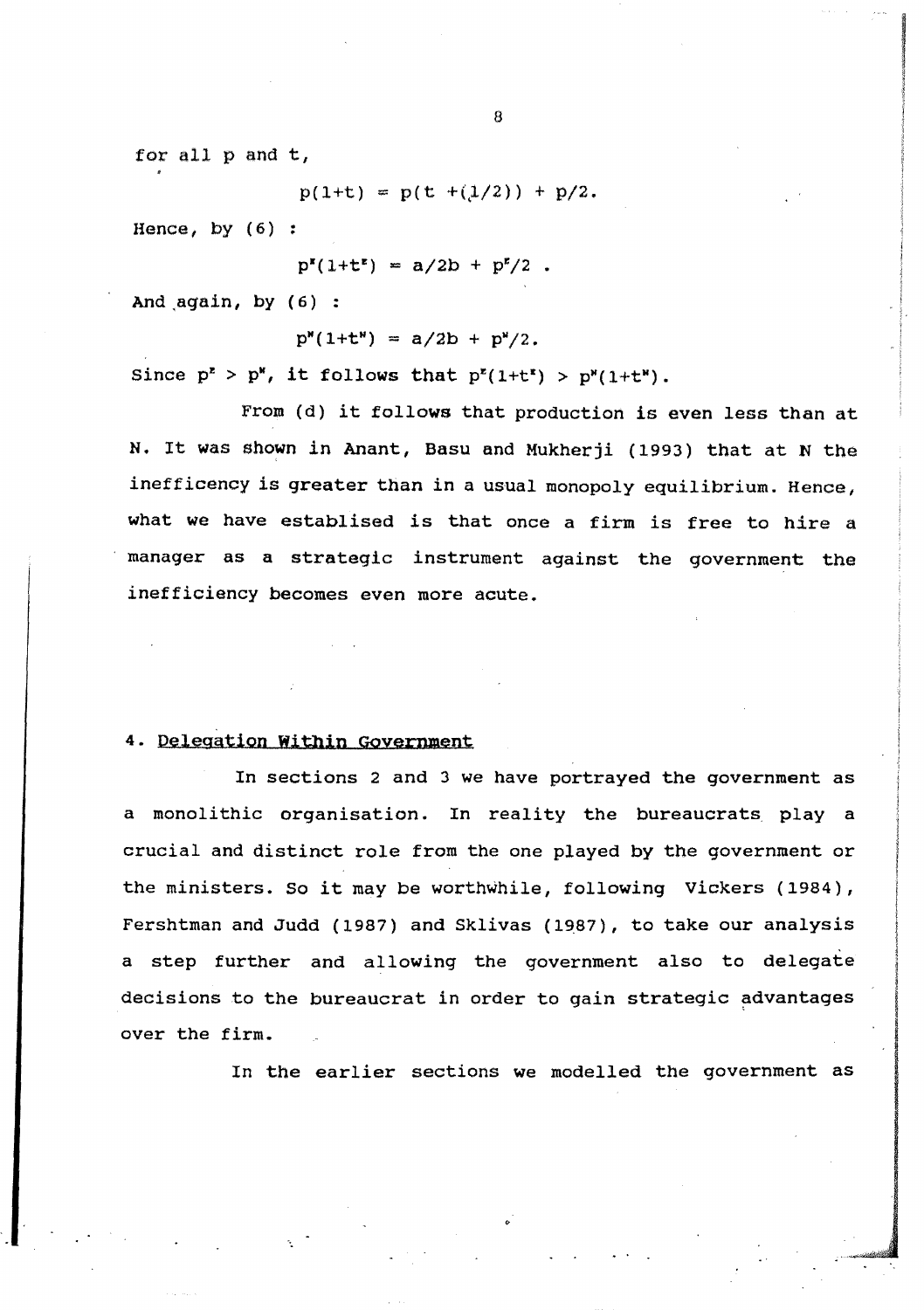taking the final decisions. In reality, however, the government or the Cabinet only gives a broad outline of the objectives to be pursued (e.g., increasing social welfare, for which increasing sales or output of the economy may be a good proxy), while decisionmaking at the micro level is delegated to the bureaucrats. Keeping in line with the above idea suppose now that the government's objective is to maximise  $R(p, t)$  as given by  $(4)$ , but the government delegates the choice of t to the bureaucrat, setting the bureaucrat's incentive to be related to the sales of the industry as follows :

 $B(\beta, p, t) = B(Tax \text{ Revenue}) + (1-\beta) \text{ Sales}$ 

t

a

r

:;

s

s

ina matamatan<br>Ing Pangalawan

J

 $=$   $Btp(a - bp(1+t)) + (1-B)p(a - bp(1+t))$ . (9)

It may seem at first that in most countries bureaucrats have salaries which are pretty much fixed; and so the assumption of incentives rising and falling in tune with (9) may, at first sight, seem unreal. However, a moments thought reveals that even if salaries cannot be changed, ministers can reward and punish bureaucrats through other means. In India, promotion or transfer to a good 'posting' is very frequently used by the ministers to reward bureaucrats. And, likewise, blocking promotion and transfers to unattractive jobs are used as punishment. What we are assuming is the net bundle of such incentives is positively related to B(B, p, t) given by (9). To be more specific, *B* < 1 implies that government wishes to promote sales and the bureaucrats doing so will be promoted; on the other hand, if *<sup>B</sup>*> 1 then the bureaucrats striving for increasing sales will be transferred to worse postings. It is

9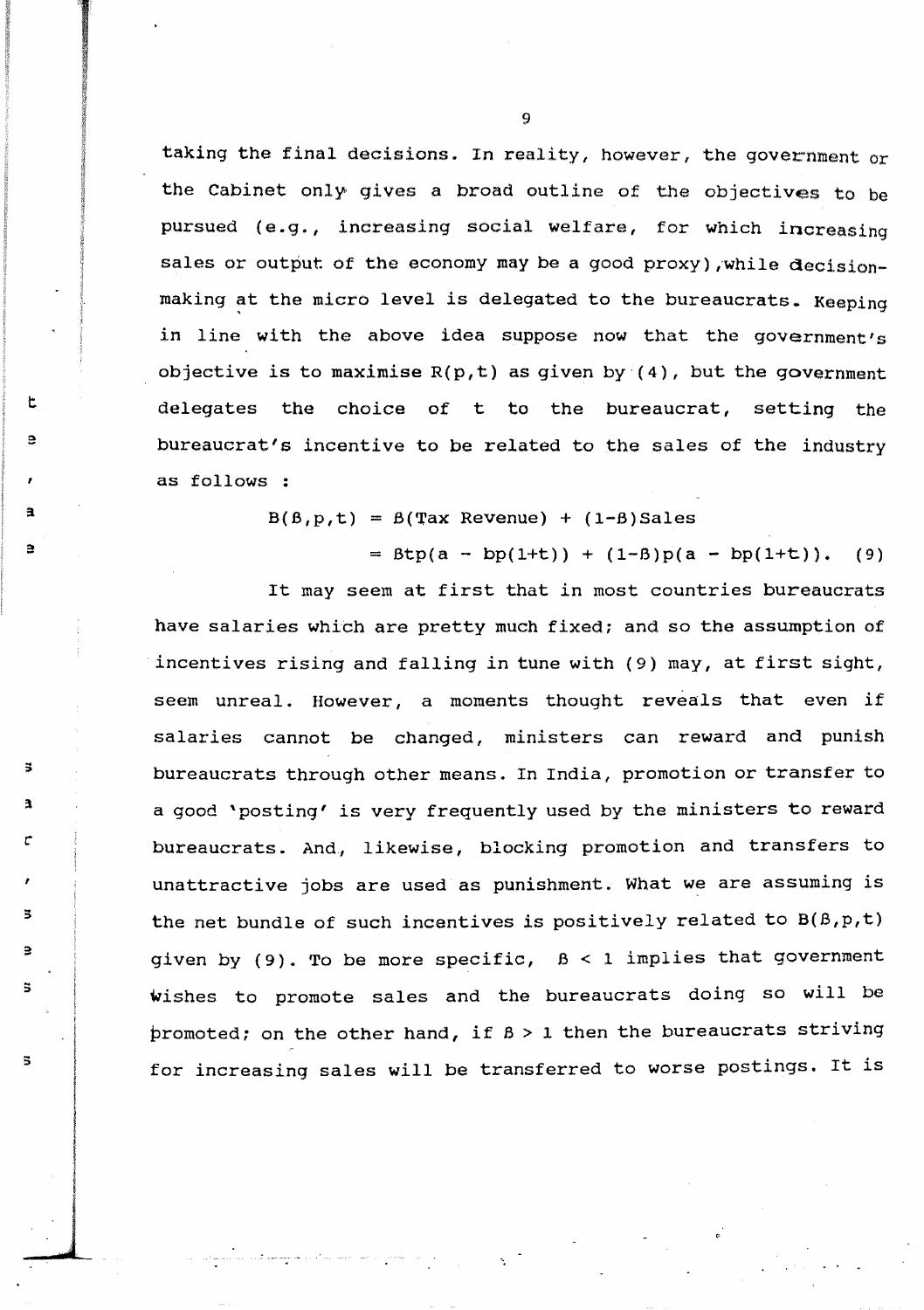interesting to observe what value  $\beta$  takes in equilibrium.

In this section the game we are considering is as follows. In period 1, the owner chooses  $\alpha$  and the government chooses B. In period 2, the boxwallah chooses p and the babu chooses t. The equilibrium we want to characterize is subgame perfection. The formal definition of this is obvious and therefore omitted here.

In period 2, the bureaucrat's reaction function is implicitly given by setting aB/at equal to zero. By doing so, we get :

$$
(t + (1/2\beta))p = a/2b.
$$
 (10)

Comparing with (6) it is clear that the bureaucrat's reaction function will be to the left of the government's reaction function if and only if  $\beta < 1$ .

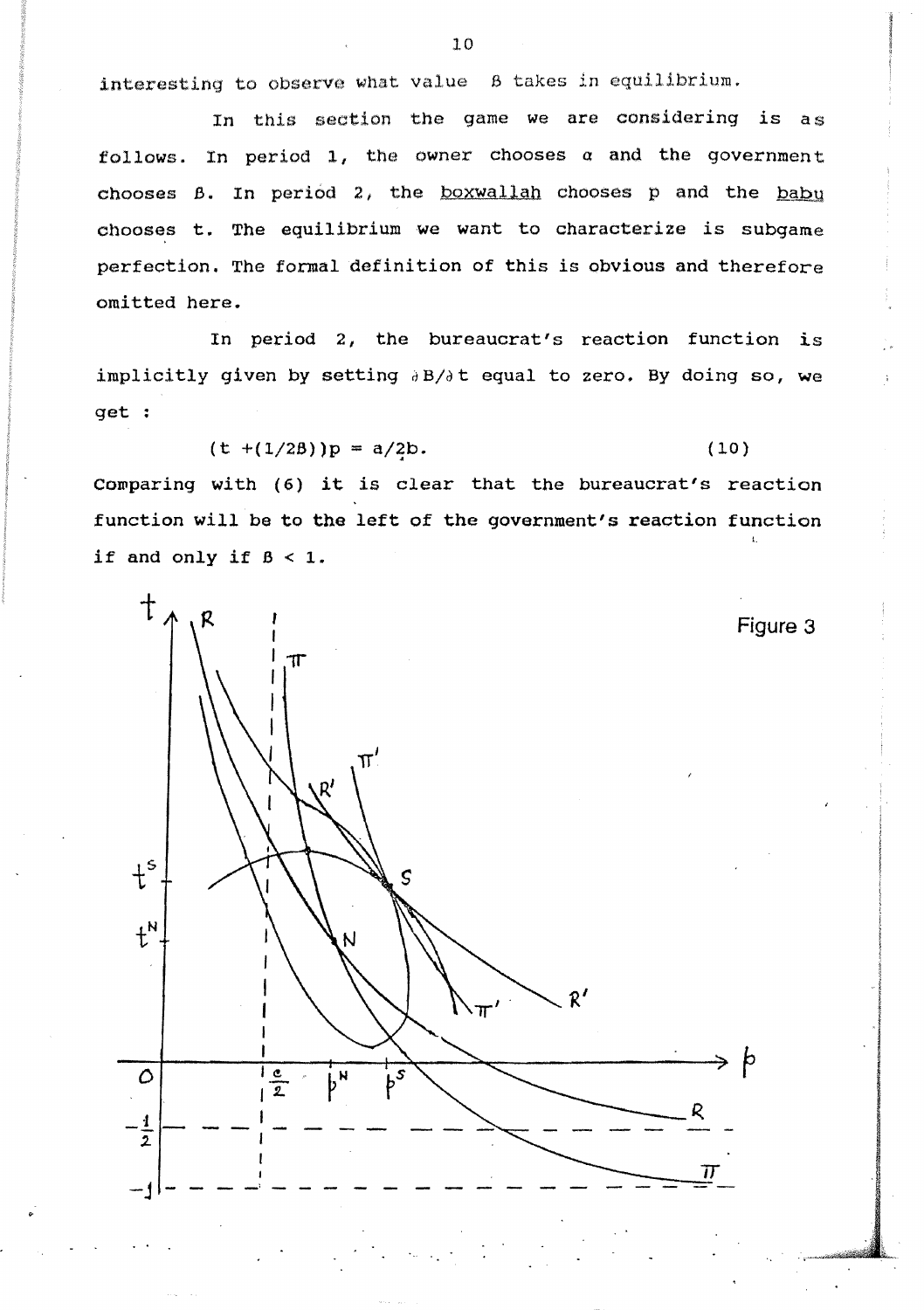Given  $(\alpha, \beta)$ , the equilibrium in period 2 is derived by solving (8) and (10). Let this be denoted by  $p^*(\alpha, \beta)$  and  $t^*(\alpha, \beta)$ . The equilibrium values of  $\alpha$  and  $\beta$  are then the Nash equilibrium of a game where the owner of the firm chooses *a* to maximise  $\Pi(p^*(\alpha,\beta), t^*(\alpha,\beta))$  and the government chooses  $\beta$  to maximise  $R(p^*(\alpha,\beta), t^*(\alpha,\beta)).$  Let the equilibrium values be denoted by  $\alpha^s, \beta^s$ and let  $p^a = p^*(\alpha^a, \beta^a)$  and  $t^a = t^*(\alpha^a, \beta^s)$ . In figure 3 point S depicts this subgame perfect equilibrium.

It can be shown that  $\alpha^s$ ,  $\beta^s > 1$  and  $p^s(1+t^s) > p^s(1+t^s)$ . That  $\alpha^s$ ,  $\beta^s$  > 1 are is easy to see from figure 3. To see that consumer price is higher here than at the Nash equilibrium depicted *in* section 2 note that:

for all p,t, 
$$
p(1+t) = (p - (\alpha c/2))(1+t) + \alpha c(1+t)/2
$$
 (11)

and 
$$
p(1+t) = p(t+(1/2\beta)) + p(1-(1/2\beta))
$$
. (12)

Since in equilibrium the manager and the bureaucrat must be on their reaction functions, we can combine (11) and (8), and (12) and (10), to get, respectively

$$
p^{s}(1+t^{s}) = a/2b + \alpha^{s}c(1+t^{s})/2
$$
 (13)

 $p^{s}(1+t^{s}) = a/2b + p^{s}(1-(1/2\beta^{s}))$ (14)

From figure 3 it is clear that either  $p^s > p^s$  or  $t^s > t^s$ or both. Without loss of generality, suppose  $t^s > t^s$ . From the definition of p<sup>x</sup> and  $t^*$  it follows that  $p^*(1+t^*) = a/2b + c(1+t^*)/2$ . Since  $\alpha^s$  > 1, if  $t^s$  >  $t^{\nu}$ , it follows from (13) that  $p^s(1+t^s)$  >  $p''(1+t^*)$ . On the other hand if  $p^s > p^*$ , we would get the same result starting from equation (14).

Since  $p^{s}(1+t^{s})$  >  $p^{s}(1+t^{s})$ , it follows that quantity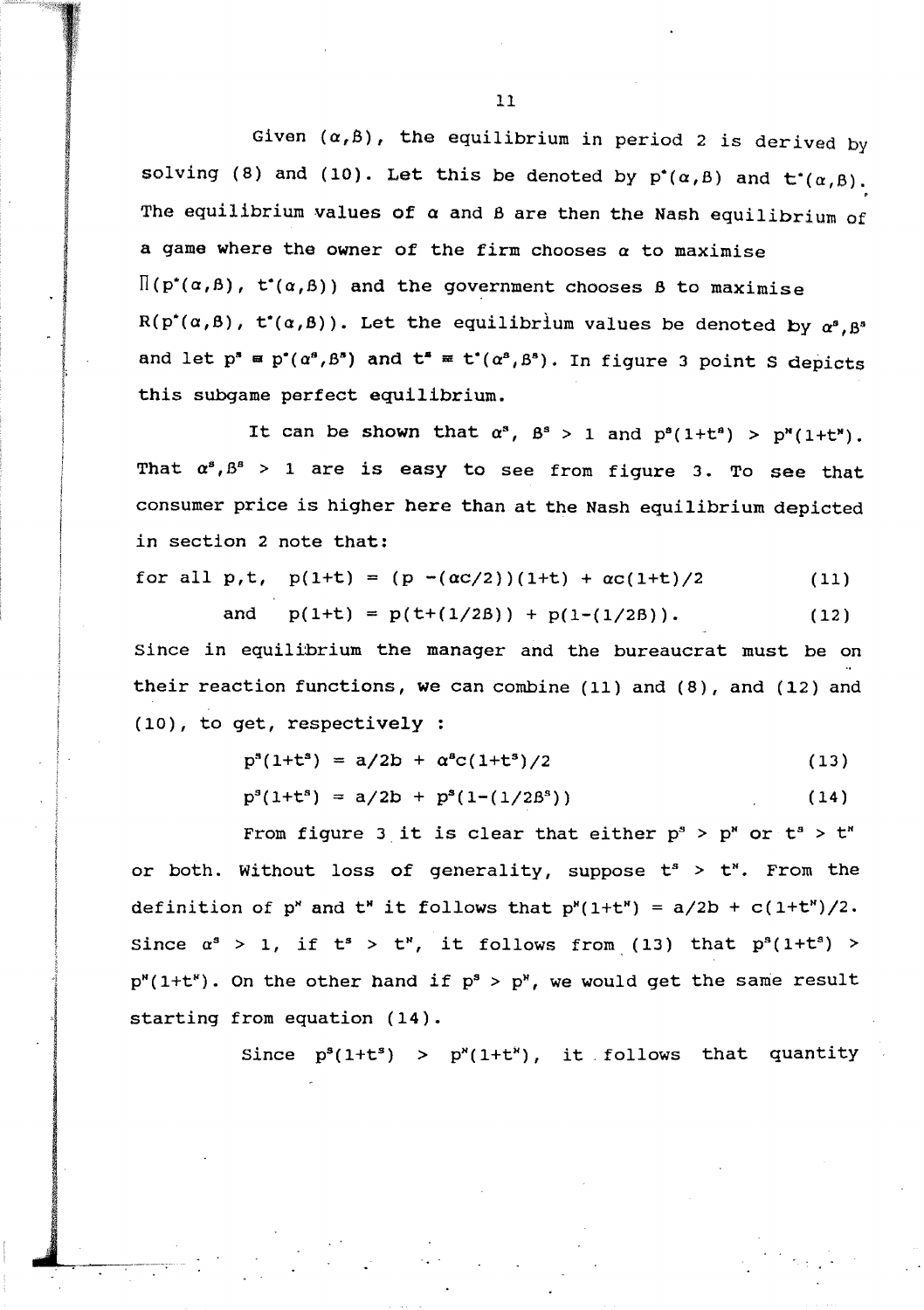produced in the subgame perfect equilibrium is less than at N. Hence, this establishes the inefficency result.

It is interesting to observe that  $B^s > 1$ . Presumably, the politician ought to have an interest in increasing the volume of sales of the industry (our incentive scheme allows for this). However this is not borne out in the subgame perfect equilibrium. In fact, bureaucrats striving to promote sales will face blocked promotions and get transferred to unsavoury jobs.

As we have noted, both the owner and government shift the incentive away from sales and this is, in fact, the cause of inefficency in our framework.

#### 5. concluding Remarks

. ,

In this paper we have examined the consequences of delegation within the government and the firm on producer price, tax rate, consumer price and quantity produced. In doing so we have taken the incentive scheme for both managers and bureaucrats to be related to sales. Following Vickers (1984) we could have used quantity instead of sales. But, we have checked, all qualititative results go through even in that case.

We can only plead convenience for assuming linearity in the demand and cost functions and the incentive schemes. In generalising our model it is also possible to consider different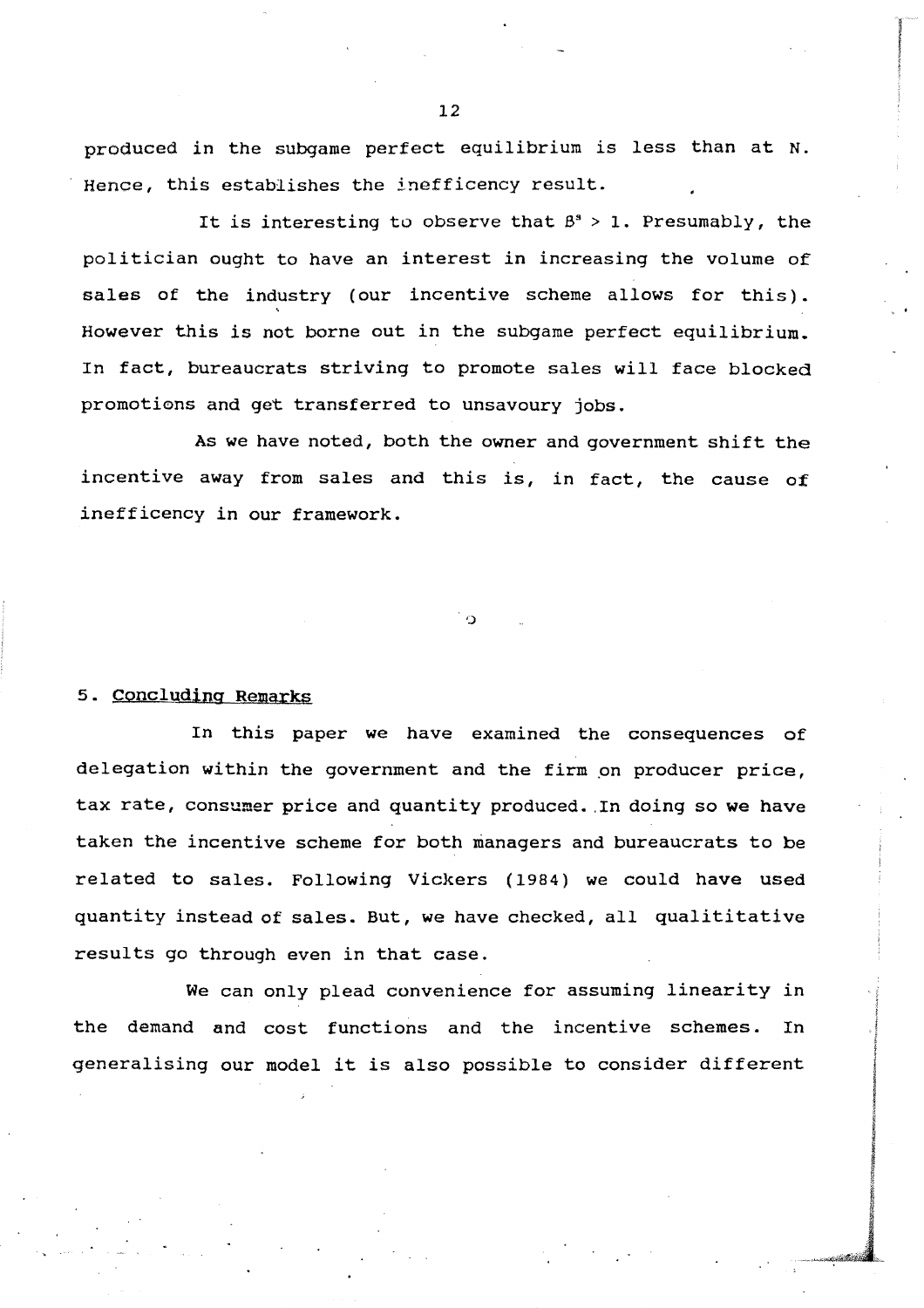sequences of moves and decisions. We however know from related work and some back-of-the-envelope calculation of ours that these are easy to formulate and analyse once the basic model of this paper is fully grasped.

#### **\*\*\*\*\*\*\***

## .References

- Anant, T..A.C., Basu, K. and Mukherji, B. (1993), "A Model of Monopoly with strategic Government Intervention", mimeo, Delhi School of Economics,
	- (Forth coming , Journal of Public Economics) •
- De Fraja, G. and Delbono, F. (1989) , "Alternative strategies of A public Enterprise in oligopoly " , Oxford Economic Papers, 41.
- Fershtman, and Judd, K.L. (1987), "Equilibrium incentives in Oligopoly" , American Economic Reyiew, 77.
- Sklivas, S.D. (1987) , "The strategic choice of managerial Incentives" , Rand Journal of Economics, 18.
- Vickers, J. (1984) , "Delegation and The Theory of the Firm", Economic Journal, 95, Supplement.

#### ######